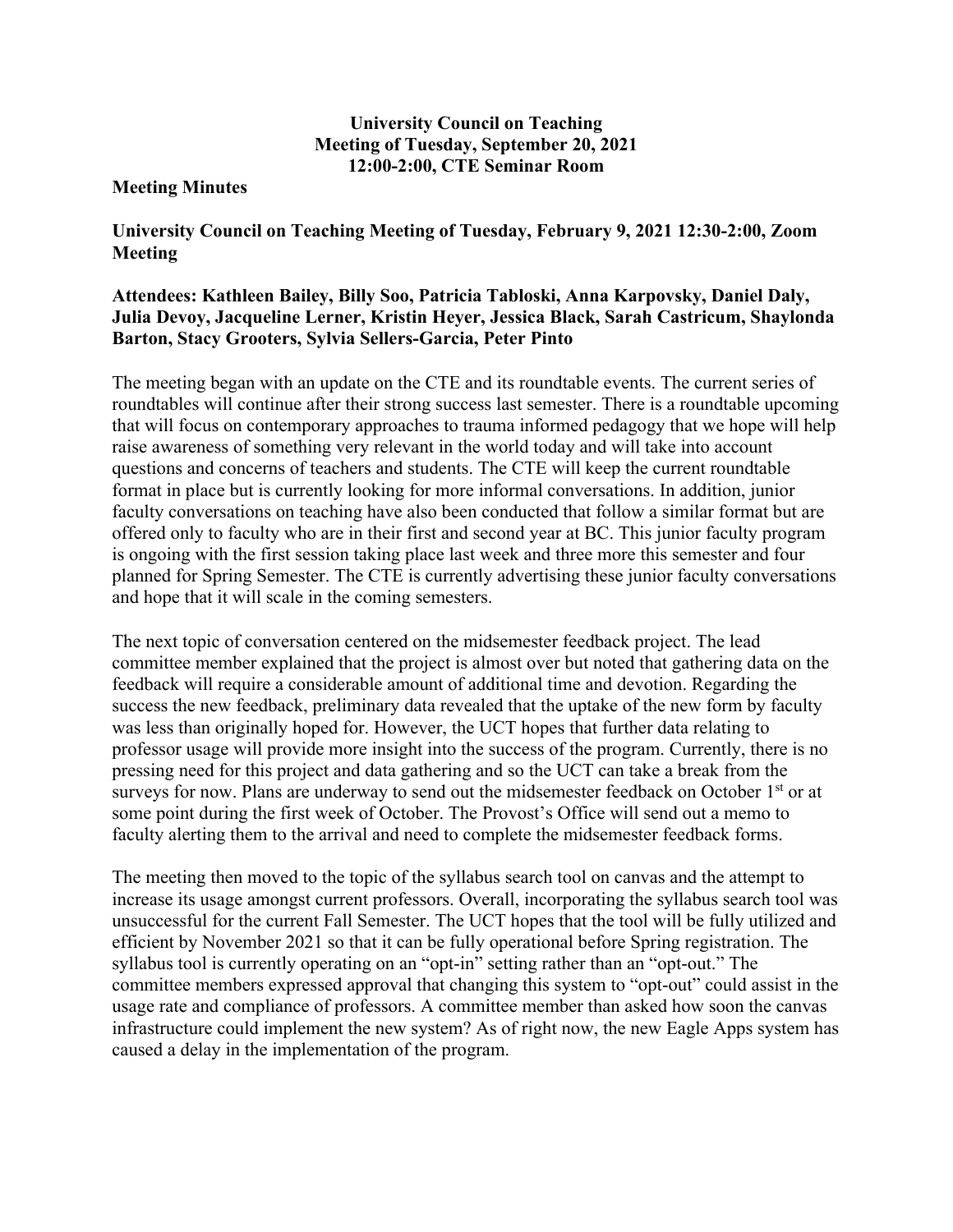The purpose of the syllabus search tool is to assist students with registration since it allows them to survey the class and its requirements without registering and then determining whether they wish to remain in the class. In addition, access to the tool also fulfills legal requirements relating to national education policies. Although technically operational, the tool has been significantly hindered by bugs and a confusing interface, leading to a faculty compliance rate of approximately 7% (an extremely low and unacceptable number). In the long run, the committee expects that Eagle Apps will provide a better interface and search tool. The committee hopes that by adjusting the structure to opt-in and providing time for Eagles Apps to mature, the compliance rate amongst faculty will significantly increase.

The committee is planning to have the tool ready for spring semester (thus fully operational by November when students register). An email will be sent to faculty encouraging them to upload their syllabus onto canvas so that the tool can automatically pull it and upload it. The committee will also encourage them to upload their old syllabus if an updated one is unavailable.

A committee member then proposed creating a tutorial that would provide detailed instruction to faculty regarding how to properly upload syllabi and use the tool. Another committee member suggested that rather than a mass email, the issue be circulated to the chairs and deans of departments in the hopes that the response rate among faculty would be higher if impressed upon by their respective chairs. A committee member responded, however, that the purpose of shifting the tool into Canvas was so that the deans and chairs would not be involved and it would instead be purely faculty driven. In addition, department administrators already are overwhelmed with their current number of tasks and it would be unfair to make them responsible for the uploading of at least 100 syllabi each semester. The committee then proposed that all committee members attempt to upload their syllabus to at least on current course and the student member can test to see if such actions were successful.

The last topic of the committee was a discussion regarding the primary issues and topics that the committee should center on for this academic semester. The possible topics included: student mental health, academic integrity, pandemic learning, academic advising and grade inflation. The committee chair asked: What would be the most helpful topic to work on this semester for both the student and faculty bodies.

Regarding Academic Integrity, the recent case out of Dartmouth Medical School found that a technological mistake in Canvas was the primary cause of the perceived cheating scandal. The internal audit office of BC has said that they are reviewing the policies in order to avoid any negative publicity if a similar situation were ever to occur at BC. The initial thrust of this review was focused on online learning. However, in the course of all their research, they've broadened their scope a bit more. More information regarding academic integrity and student recommendations will be sent to the BC administration and other committee members as well.

Regarding student mental health, a committee member suggested that academic integrity is reflective of student mental health. The committee should really address the student mental health issue and come up with some ways of addressing it, including focusing on the pandemic's effect on student mental health.